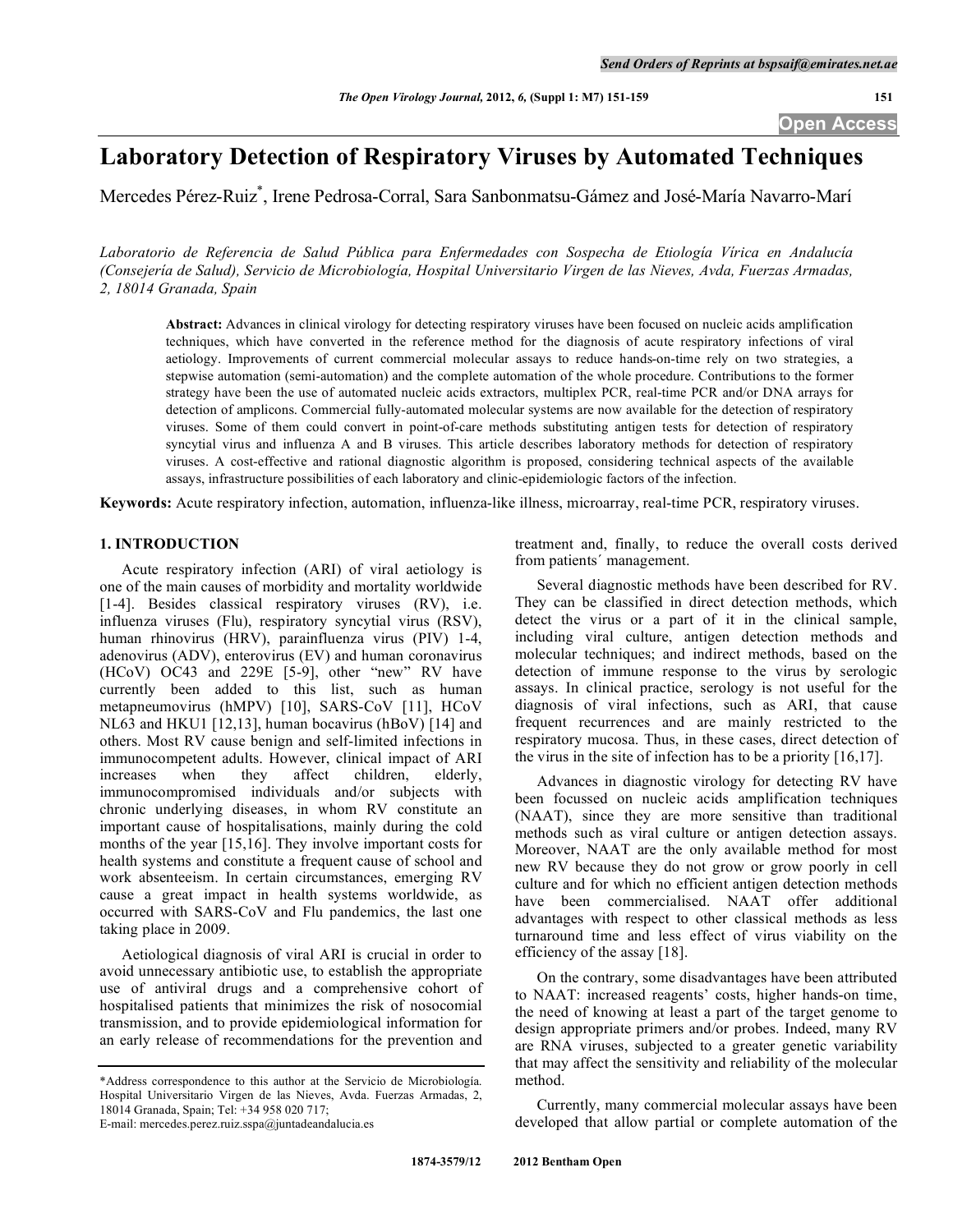procedure. Semi-automated or automated assays have solved in part one disadvantage of NAAT, which is the hands-on time. Many commercial NAAT require minimal management of the specimen, taking no more than few minutes.

 With the increasing availability of easy-to-perform and multiplex NAAT for detecting RV, cost-effective diagnostic algorithms should be used. Whether a more or less complete virological study should be carried out on a certain patient's sample, depends not only on the resources and type of laboratory, but also on clinic-epidemiologic aspects such as patient's age, severity of the disease, underlying conditions, etc.

 This article describes the molecular methods used to detect respiratory viruses and the contribution that increasing automation, especially on molecular assays, has made to improve laboratory diagnosis. The possibilities of integration of these new assays on each laboratory portfolio are also discussed.

## **2. TRADITIONAL DETECTION METHODS**

 Traditional direct methods for RV are viral culture and antigen detection assays. Among indirect methods, many serologic assays, such as EIA, haemmagglutination inhibition, complement fixation, etc. have been used for RV. However, serology is not useful in clinical practice since diagnosis must be achieved by demonstration of seroconversion or seroincrease of IgG antibodies, between acute-phase and convalescent-phase serum samples [16,18].

 In past decades, viral culture was the gold standard for the aetiological diagnosis of RV. No automation has been reported for this technology. Rather, advances in this field of clinical virology have been focused on shortening detection times and on increasing sensitivity. Currently, this procedure is limited to reference laboratories that are provided with the appropriate infrastructure, with the main objective of recovering the viral strain for further genetic and/or antigenic characterisation.

 Traditional viral culture requires at least 7 days for yielding a result. To solve this problem, the next step in the viral culture methodology was the introduction of the shellvial assay, based on centrifugation-enhanced adsorption of the sample onto the cells monolayer reproduced on cover slips. Detection is commonly achieved by fluorescent assay with monoclonal antibodies on the cell monolayer. This method reduces the time to obtain a result to 24-48 h without a deleterious effect on sensitivity and specificity.

 Although viral culture may represent an open system for detecting multiple viral pathogens, there is no single cell line that allows the growth of all RV, and there is no RV that may grow in any cell line. Thus, to detect the most prevalent RV, multiple cell lines must be used. The combination of shell-vial assay with the inclusion of different cell lines in the same vial has represented a subsequent step that has facilitated the recovery of RV isolates from cell cultures [19- 21]. NAAT have recently contributed to increase the sensitivity of viral culture. PCR assays can be carried out on the cell culture supernatant to detect the isolates. This approach has demonstrated the highest sensitive reading procedure, and has allowed identifying viral isolates in cell monolayers with no cytopathic effect [22]. However, viral

culture is not useful for detection of new RV, since they do not grow or grow poorly in cell culture. For this purpose, the best alternative is NAAT.

 The availability of monoclonal antibodies has allowed the development of different technologies for detecting viral antigens from clinical samples. Fluorescent and chromatographic immunoassays are rapid, easy to perform and have proved their utility, mainly for RSV and Flu. The minimum (hands-on and hands-off) turnaround time that these techniques require for obtaining results have converted them as referral point-of-care diagnostic assays. However, sensitivity widely depends on the commercial method and on the type of patient and sample, ranging from 10% to 70% in the case of pandemic Flu [23]. Higher viral loads and thus, higher sensitivity of antigen detection methods for RSV and Flu have been observed in the paediatric population versus adults and in nasopharyngeal aspirates versus nasopharyngeal exudates [24,25].

 Recently, the goal of automation in these type of diagnostic tools has been achieved by a new commercial assay, the mariPOC® respi test (ArcDia, Turku, Finland). This allows rapid detection and differentiation between viral and bacterial respiratory infections (Flu A, Flu B, RSV, hMPV, PIV 1, PIV2, PIV3, ADV and *Streptococcus pneumoniae*). The test is very simple to operate and handson-time is less than a minute per sample. Results for highly positive samples are obtained in 20 minutes whereas low positive and negative samples are reported in 2 hours.

The mariPO $C^{\mathcal{B}}$  system uses polystyrene microparticles as solid phase reaction carriers for the immunocomplex formation. Viral antigens are captured by specific antibodies fixed onto the microsphere and bind to a fluorescentlylabelled conjugate. The amount of immunocomplexes formed on the microsphere is proportional to the analyte concentration. Detection of the fluorescence signal is carried out by separation-free two-photon excitation fluorescence detection assay, the ArcDia<sup>TM</sup> TPX (TPX). In contrast to other antigen detection methods, TPX assay avoids the need for multiple washes, and readout is achieved by on-line monitoring of reaction kinetics [26]. Preliminary studies have reported a sensitivity and specificity of this method comparable to ultrasensitive fluorescent immunoassays (DELPHIA® method) [27,28] and offers the advantage of automated result readout, allowing connections to laboratory information systems.

# **3. NAAT FOR DETECTION OF RESPIRATORY VIRUSES: FROM THE SIMPLEST TO THE MOST COMPLEX TARGETING APPROACH**

 NAAT, particularly the polymerase chain reaction (PCR), have expanded the range of pathogens that can be identified in clinical laboratories. They have shown their utility in clinical diagnosis of viral respiratory infections. Molecular assays have greater sensitivity than conventional methods as viral culture or antigen detection and indeed, they are able to detect new viral agents. Another advantage of NAAT compared with viral culture is that they do not require viable viruses. Thus, they have converted in the gold standard for detection of RV. Thus, most advances in clinical diagnostic virology have been made on NAAT.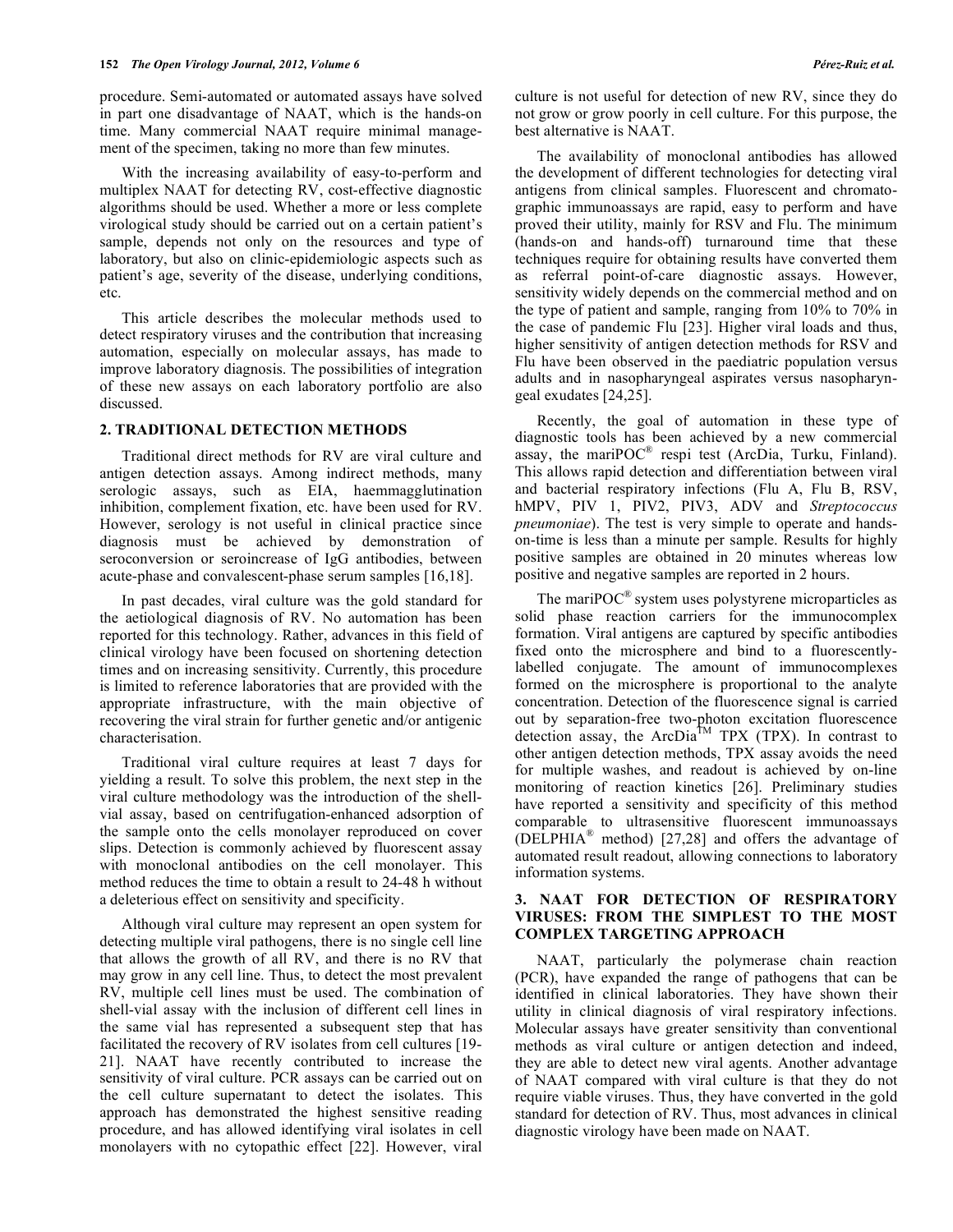#### *Laboratory Detection of Respiratory Viruses by Automated Techniques The Open Virology Journal, 2012, Volume 6* **153**

 NAAT are especially useful for detecting "low-positive" patients. Yearly, during periods of RSV and Flu epidemics, the availability of NAAT eases the management of hospitalised patients and the control of outbreaks, since antigen detection tests are not sensitive enough for certain population groups, such as immunosuppressed individuals.

 Flu, HRV, PIV 1, PIV 3, PIV 4, ADV and HCoV (except SARS-CoV) usually cause upper respiratory tract infections (URTI), whereas RSV, hMPV and PIV 2 have been frequently associated to lower respiratory tract infections (LRTI) [18].

 Most RV are RNA viruses except ADV. Two alternatives are feasible for reversetranscription (RT) of viral RNA into its appropriate cDNA PCR target. One approach is the use of random and/or oligo(dT) primers in the RT step. Subsequently, PCR can be directed against any RV with specific primers. The main disadvantage of this procedure is the need for opening the RT tube to carry out the PCR. Onestep RT-PCR protocols have been reported elsewhere for most RNA viruses, and solve the problem the former protocol has. These are based on the inclusion in the reaction mix of reversetranscriptases and DNA polymerases for both the RT and the PCR steps, or of enzymes with reversetranscriptase and DNA polymerase activities.

 Monoplex PCRs have been published and commercial kits have been developed for detecting the most prevalent RV [18]. Whether a simpler or a more complete virological study must be carried out depends on many factors: severity of the disease, type of patient, capacity of the laboratory, availability of validated and optimized trade-marked commercial kits, number of samples that the laboratory can process, etc.

 Nevertheless, in many cases, clinical signs and symptoms of ARI are not specific of a single RV, and mild and severe infections have been described for all viruses mentioned above. Currently, monoplex PCR is not useful in a clinical laboratory equipped enough to conduct an extended aetiological diagnosis. However, the advent of the 2009 pandemic allowed many laboratories for equipping with the infrastructure necessary to carry out PCR assays for detection of pandemic Flu. In these circumstances, when a rapid answer is encouraging, monoplex PCRs provide an efficient response.

 Multiplex PCR assays have been the most widely used molecular methods for RV detection in laboratories of clinical virology capable of developing in-house and/or robust published protocols. The advantage with respect to monoplex PCR is the cost savings compared to multiple monoplex PCRs and an easier processing of runs. Indeed, multiplex PCR extends the portfolio of virological diagnostic methods. Although advantages are strong enough to compensate for any disadvantage, multiplex PCR have intrinsic inconveniences: as the number of targets increase, the possibility of losing sensitivity and specificity increases as well, due to competition among primers and viral targets that consequently yields unspecific PCR products. Indeed, multiplex PCR has to be optimized to ensure the adequate amplification of each viral genome. Multiplex PCR assays have demonstrated that co-detections of RV in a sample are a common event [29]. Whether these co-detections express

true infections by all viruses and/or prolonged shedding of certain agents is difficult to demonstrate, although some authors have pointed out the role of co-detections of RV in the severity of the disease [30]. Table **1** shows the most important advantages and disadvantages of different methods for detection of RV.

## **4. AUTOMATION POSSIBILITIES FOR DETECTING RESPIRATORY VIRUSES BY NAAT**

 Automation in molecular assays, aiming at a continuous reduction of hands-on time, yields higher reproducibility and offers possibility of detecting several pathogens with a minimum processing.

 The availability of automated procedures for detecting RV is increasing day by day. This obliges the virologists to choose the best alternative taking into account laboratory throughput and epidemiologic, clinical and costeffectiveness parameters since, in many instances, each commercial assay requires its own apparatus. Indeed, commercial diagnostic kits are less versatile and often, more expensive than well-optimized in-house PCR.

 Molecular procedures for achieving automation goals for RV detection could be divided in two main straightforward phases: procedures and protocols for a stepwise automation (semi-automation) and fully-automated NAAT.

## **4.1. Stepwise Automation (Semi-Automation)**

 From nucleic acids extraction to the readout of PCR results, many efficient automated systems covering all steps of the whole procedure have emerged in the last 10-15 years. By chronological order, automated extractors, real-time PCR instruments, DNA arrays (and other systems) for detection of PCR products, and recent platforms for nucleic acids purification and preparation of the PCR master mix, are the main contributions to a semi-automation of molecular methods.

## *4.1.1. Automated Nucleic Acids Extraction Methods*

 Several commercial assays offer automated solutions for nucleic acids extraction, isolation and purification that range from low to high throughput. The high quality of nucleic acids obtained with these systems are suitable for a broad range of applications in nucleic acid research, including gene expression analysis (using real-time PCR or conventional PCR on standard block cyclers), microarray analysis, genotyping reactions, and many other technologies.

 These instrument purify viral DNA and RNA from a broad range of respiratory samples (nasopharyngeal aspirates and swabs, sputum, bronchoalveolar lavages,…). Contaminations are reduced since the system is closed, which avoids splashing and generation of aerosols and drops. Many of these systems include ready-to-run, prefilled cartridges with all reagents required for the purification procedure. Setup is rapid and saves time. Commercial assays for the simultaneous processing of a maximum of 8 up to 96 samples are available.

 Specific studies on the efficiency of these methods in recovery of DNA and RNA from RV have been carried out [31-34]. Besides its higher reproducibility, the amount of nucleic acids recovered from automated extraction methods is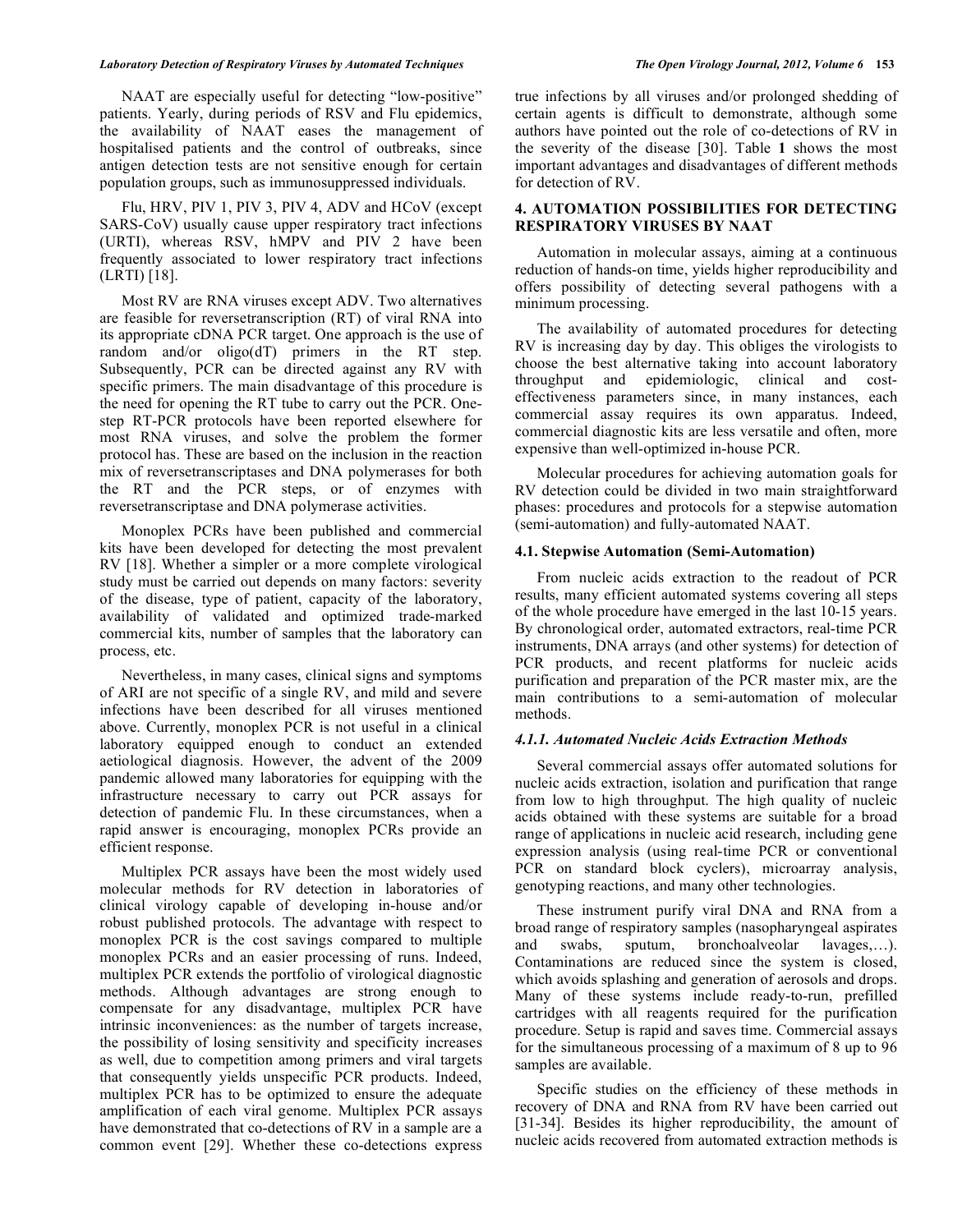| <b>Laboratory Method</b>                       | <b>Advantages</b>                                                                                                                     | <b>Disadvantages</b>                                                                                                                                                                                                                        |                                                                                                                                                                               |  |  |  |
|------------------------------------------------|---------------------------------------------------------------------------------------------------------------------------------------|---------------------------------------------------------------------------------------------------------------------------------------------------------------------------------------------------------------------------------------------|-------------------------------------------------------------------------------------------------------------------------------------------------------------------------------|--|--|--|
| <b>Viral Culture</b>                           | Recovering of the viral strain for<br>characterisation<br>Open system for detecting multiple viral<br>pathogens                       | Labour-intense and time-consuming:<br>lower sensitivity than NAAT; multiple<br>cell lines required for the most prevalent<br>RVs; new RVs do not grow or grow<br>poorly in cell culture; expertise and<br>appropriate infrastructure needed | Traditional viral culture (7-10<br>days)<br>Shell-vial assay (24-48 h)                                                                                                        |  |  |  |
| <b>Antigen Detection</b>                       | Rapid and easy to perform<br>Point-of-care assay<br>Especially useful for detection of RSV, Flu A<br>and Flu B in paediatric patients | Variable sensitivity depending on the<br>commercial assay, type of patient and/or<br>sample, viral target; lower sensitivity for<br>detection of RV in adults                                                                               | Immunofluorescence (1-2 h)<br>Immunochromatography (15-<br>$30 \text{ min}$ )                                                                                                 |  |  |  |
| <b>NAAT</b>                                    | Greater sensitivity than viral culture and<br>antigen detection methods<br>Method of choice for detection of new RV                   | At least a part of the viral genome must<br>be known in order to design adequate<br>primers and probes                                                                                                                                      | Conventional end-point PCR<br>$(1-4 h)$ : commercial & "in-<br>house"; monoplex & multiplex<br>Real time PCR (45-90 min):<br>commercial & "in-house":<br>monoplex & multiplex |  |  |  |
| Two-by-Two Comparison of Different NAAT Assays |                                                                                                                                       |                                                                                                                                                                                                                                             |                                                                                                                                                                               |  |  |  |
| Real time PCR vs<br>conventional PCR           | Reduced cross-contamination; less handling<br>and turnaround time                                                                     | Real-time instruments and fluorescent<br>probes increase overall costs; the limited<br>number of fluorophores with different<br>wavelengths hampers highly<br>multiplexing protocols                                                        |                                                                                                                                                                               |  |  |  |
| Commercial vs "in<br>house" PCR                | Validated and controlled reagents for in vitro<br>diagnosis                                                                           | Only available for the most prevalent<br>viruses; more expensive                                                                                                                                                                            |                                                                                                                                                                               |  |  |  |
| Multiplex vs multiple<br>monoplex PCR          | Cost saving; easier and faster processing of<br>runs                                                                                  | More difficult to design and optimize;<br>sensitivity and specificity is usually<br>inversely proportional to the number of<br>viral targets                                                                                                |                                                                                                                                                                               |  |  |  |
| RT + PCR vs one-step<br>RT-PCR                 | Versatility; any viral target can be amplified<br>from the cDNA product                                                               | Higher risk of cross contamination                                                                                                                                                                                                          |                                                                                                                                                                               |  |  |  |

**Table 1. Methods for Detection of Respiratory Viruses from Clinical Samples. Advantages and Disadvantages** 

greater than the amount achieved with manual methods [31]. Overall, a good recovery of viral RNA and DNA, without significant differences among automated extractors, has been found. No evidence of the presence of inhibitors is observed as well. However, some studies have assessed that, whereas most instruments yield the same render in recovering DNA from respiratory pathogens, they differ in reproducibility, recovery and linearity in recovering viral RNA [34].

 Other parameters have to be considered for the purification of RV genomes. The extractor must be versatile so that it allows extraction from a wide range of respiratory samples and from variable sample volume. Indeed, lysis buffer must be provided independently by the manufacturer to inactivate respiratory specimens in biosafety cabinets if samples are fed in open containers into the instrument.

# *4.1.2. Real-Time Assays*

 Currently, real-time PCR assays are widely used in clinical laboratories. The principle of real-time PCR is that amplification of the nucleic acid target is combined with simultaneous detection of amplicons in a single step. There is no need for manipulation of amplified products, which minimises contaminations due to amplicon carry-over and avoids false positive reactions.

 The monitoring of accumulating amplicons in real time is achieved by labelling of primers, oligonucleotide probes or

amplicons with fluorophores. These emit fluorescent signals that accumulate during the exponential phase of the amplification step, which is recorded by the instrument. The signal is related to the amount of amplicon present during each cycle and will increase as the amount of specific amplicon increases. Various chemistries have been used for real-time PCR assays, i.e. Taqman® probes, FRET probes, intercalating dyes as Sybr Green I, molecular beacons, scorpions oligonucleotides, etc [35].

 Commercial assays (Prodesse®, Gen-probe), based on real-time PCR for detection of several RV, have received the FDA clearance. Kits for Flu (types and subtypes), hMPV, ADV, RSV and PIV detection are available.

 Real-time PCR using dual labelled probes such as Taqman® probes is widely used by virologists in their "in house" protocols, since it is easy to optimize, and despite the higher costs compared to conventional PCR protocols, the reduction in hands-on-time and the high efficiency compensates favourably the use of this approach. Common PCR parameters of 45 cycles of denaturation at 95ºC for 30 s and annealing and extension at 60ºC for 60 s, can be applied to any real-time assay [36]. This protocol is carried out in our laboratory for any RNA virus, including RV such as Flu, RSV, HRV, hMPV, hBoV and HCoV, by using the same instrument and the same protocol (personal communication).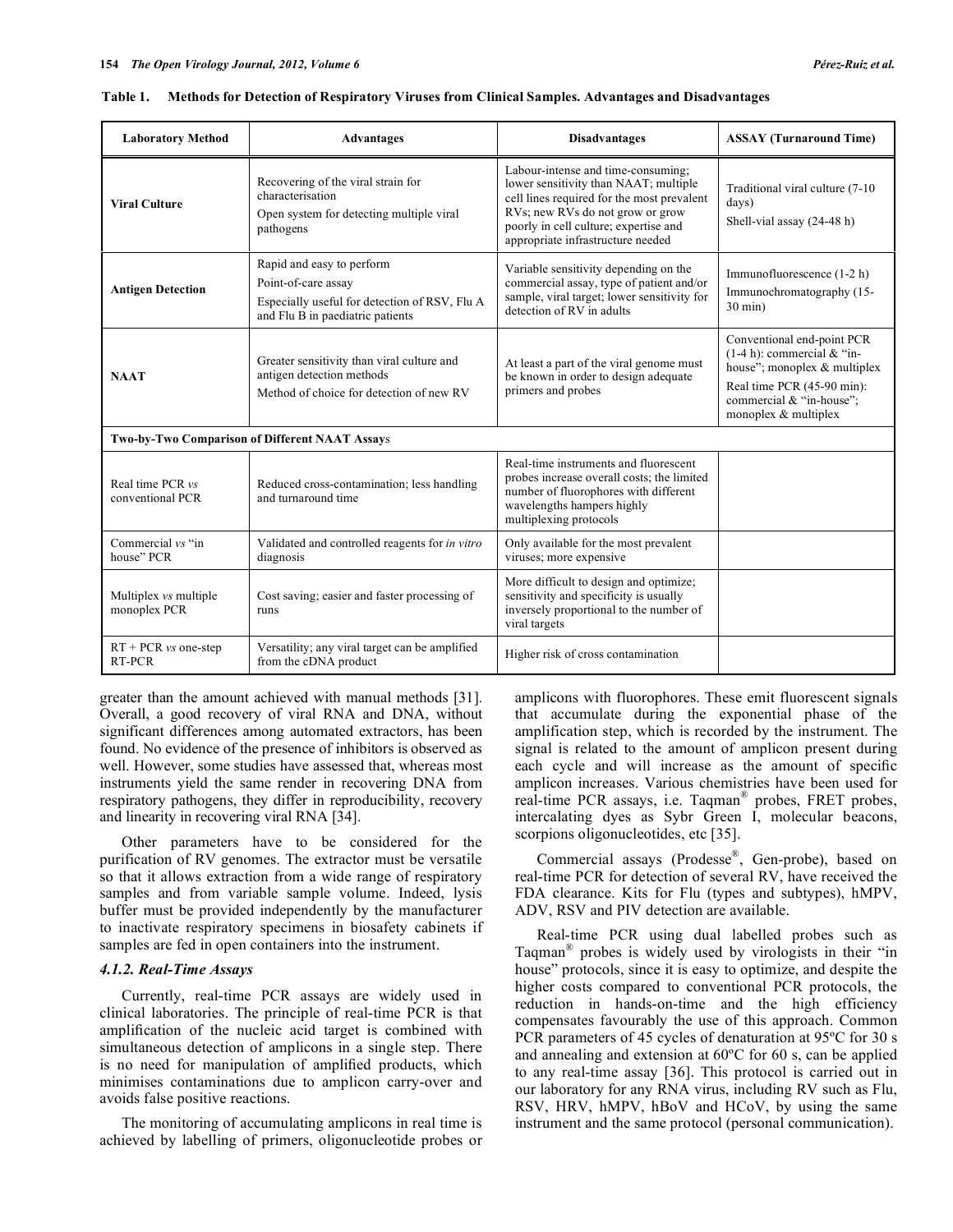#### *Laboratory Detection of Respiratory Viruses by Automated Techniques The Open Virology Journal, 2012, Volume 6* **155**

 The technical disadvantage of real-time PCR is the limited number of fluorophores that can be included in a single assay, thus, limiting the multiplexing capabilities. In the best case, 3 targets can be detected in a single tube. A published protocol is able to detect 12 RV by a multiplex real-time PCR, including 4 tubes per sample and 3 viral targets per tube [37].

 One of the advantages of real-time PCR compared to other newly described protocols is the possibility of quantitation. The role of high viral loads in ARI have provided in many circumstances valuable information for the optimal management and treatment of infected individuals [38].

 Pre-prepared, frozen real-time PCR reagents reduce turnaround times and increase reproducibility. Frozen aliquots of primers-probes mixes and, on the other hand, of generic PCR reagents (buffers, dNTPs, enzymes, etc) are a good alternative to reduce hands-on-time of the PCR preparation step [36].

 Other emerging amplification procedures have been described for RV detection. Examples of these methods are: loop-mediated isothermal amplification, multiplex ligationdependent probe amplification (MLPA) and padlock probes [39].

# *4.1.3. DNA Arrays and Other Systems for Detection of PCR Products*

 The combination of PCR and hybridisation using DNA arrays is the principle of recently developed commercial assays for RV detection. Depending on the commercial system, it uses generic or multiplex PCR and specific detection relies on the array.

 Examples of this technology are: Luminex xTAG® Respiratory Virus Panel (RVP)(Luminex Molecular Diagnostics) and Resplex II (Qiagen).

Luminex  $xTAG^{\circledast}$  RVP was the first panel that received the FDA approval. The version RVP Fast has shortened the initial time of 8-10 h required to accomplish the whole procedure. The RVP Fast assay incorporates multiplex RT-PCR using primers with universal tags. The amplified product is hybridized to a bead array conjugated to specific probes. Detection is performed using a streptavidin-Rphycoerythrin conjugate. Each bead population detects a unique viral target by hybridisation to a specific anti-tag. A signal (median fluorescence intensity) is generated for each bead population [40]. These fluorescence values are analyzed by using xTAG® data analysis software for RVP Fast (TDAS RVP Fast) to establish the presence or absence of viral targets in each sample. A recent version of the xTAG RVP Fast panel (RVP v2) is CE marked and identifies 19 viral types and subtypes, which now includes Flu A(H1N1)pdm09.

 A preliminary evaluation of RVP v2 has demonstrated a higher recovery of RV and 100% specificity compared to "in-house" real-time PCRs. No competition was observed in samples spiked with combinations of 2 RV. Limit of detection for A(H1N1)pdm09, Flu A H3N2 and RSV was calculated with replicates of 10-fold dilutions of positive samples. Semi-quantitation of viral loads was accomplished by measurement of the  $C_T$  value observed in parallel "inhouse" real-time PCRs. For this purpose, mean  $C_T$  of 30 obtained from the original RT-PCR was chosen. RVP v2 detected RSV and H3N2 down to a  $10^{-2}$  dilution of the sample, and  $A(H1N1)$ pdm09 was detected down to a  $10^{-3}$ dilution whereas positive "in-house" PCR reached the  $10^{-2}$ dilution [41].

 Resplex II (Qiagen) has the same spectrum of aetiological diagnosis than xTAG RVP, and the detection is carried out in a similar instrument based on liquid hybridisation as the former. The main difference relies on the amplification system, the QIAplex technology. It involves two pairs of gene-specific nested primers at extremely low concentration. These primers are used only for the initial enrichment. Efficient amplification is mediated with "SuperPrimers", universal primers that bind to the inner nested primer pair [42].

 Clinical performance studies in different population groups have demonstrated good results for RV detection using these systems [43,44].

 Other automated detection formats have been used for RV NAAT, as Respifinder® 15 assay (PathoFinder) and Seeplex<sup>®</sup> RV15 (Seegene). Both detect 15 viral pathogens in respiratory samples. The former is based on a multiplex RT-PCR followed a MLPA reaction, which comprises a probe hybridization step, a probe ligation step and a probe amplification step. Only two primers are used in the final PCR. Every target results in a PCR fragment of a specific length  $\begin{bmatrix} 45 \end{bmatrix}$ . Seeplex<sup>®</sup> RV15 uses dual-priming oligonucleotides that allow multiplex PCR of high specificity and minimizes the possibility of unspecific DNA products. Detection of amplicons is accomplished by capillary electrophoresis with both assays [46]. Although these systems do not avoid the potential of contamination with amplicons, they are able to detect a wide range of RV at a lower cost. However, specific instruments for capillary electrophoresis are available only in high-throughput laboratories.

# *4.1.4. Platforms for Nucleic Acids Purification and Preparation of the PCR Master Mix*

 In recent years, several automated platforms for nucleic acids purification also enable the preparation of the PCR reaction mix in 96-well microplates ready for amplificationdetection steps. VERSANT kPCR Sample Prep System (Siemens), QIAsymphony (Qiagen), m2000sp (Abbott) and MagnaPure 96 (Roche Diagnostics) are examples of these platforms. This improvement reduces even more the handson-time by abolishing the manual step associated with preparation of PCR mixes. Evaluations with some of these systems have demonstrated good and comparable performances [33,47].

## **4.2. Fully-Automated NAAT Platforms**

 The availability of fully-automated NAAT for detecting more or less number of RV is continuously increasing. The main advantages associated to the use of these tools are: ease of use, minimisation of hands-on-time, enclosed pouch to perform all reaction steps, minimum contamination risk, high-order multiplex testing, high sensitivity, specificity and reproducibility.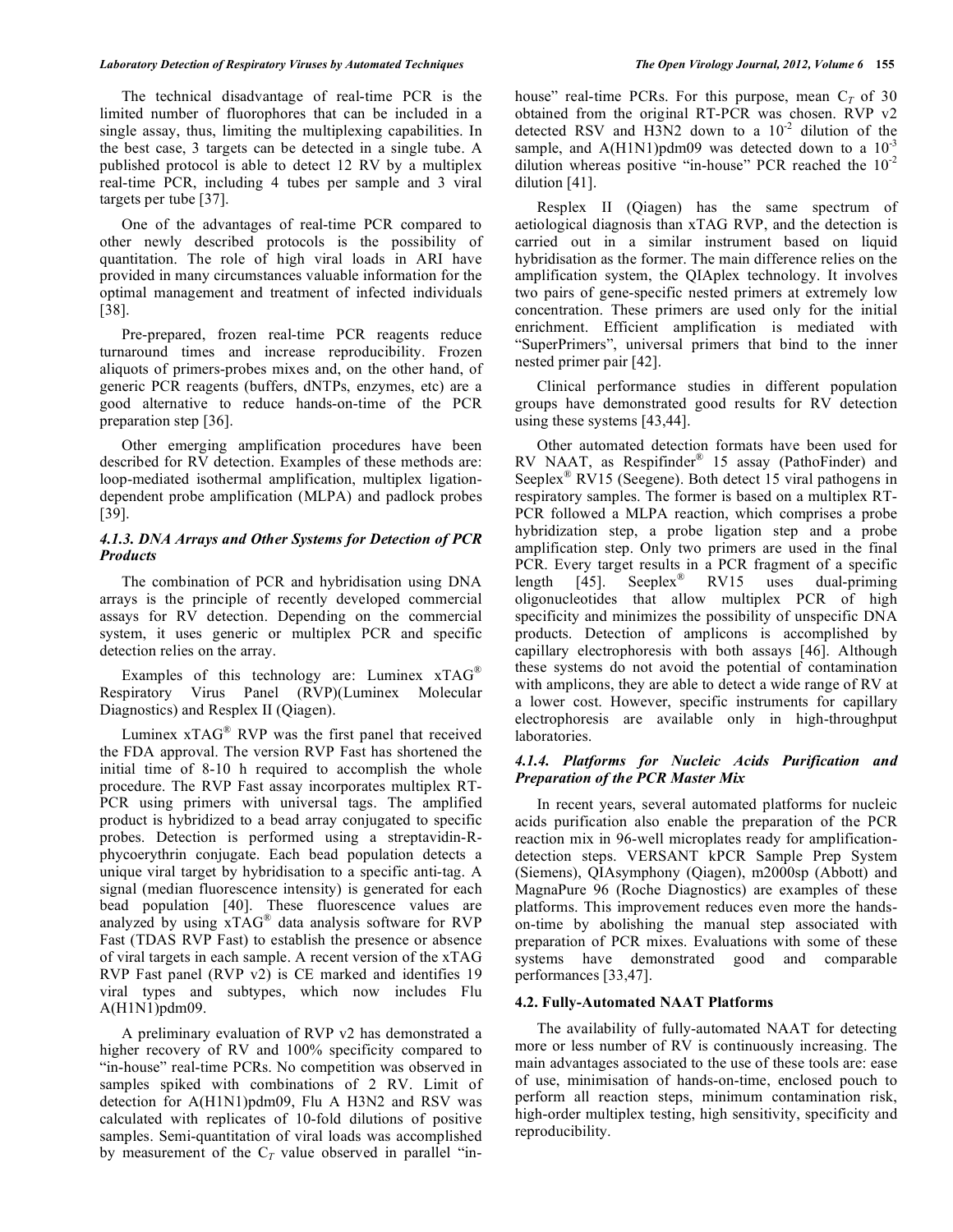Most of these platforms have focussed on the automated detection of RSV and/or Flu, probably in an attempt to constitute in future a better alternative to antigen detection methods as point-of-care diagnosis.

 Some available commercial fully-automated assays that detect Flu A, flu B and/or RSV are: Xpert Flu (Cepheid) that detect Flu A and Flu B and differentiates A(H1N1)pdm09 [48] and Simplexa Flu A/B & RSV kit (Focus Diagnostics) for detection and differentiation of Flu A, Flu B and RSV (http://www.focusdx.com/pdfs/pi/US/MOL2600.pdf). The advantage of the first one is that independent modules of the instrument allow continuous workflow, although each added module constitutes a new apparatus and increases costs. The later uses an 8-well cycler  $(3M<sup>®</sup>$  Integrated Cycler), allowing the simultaneous processing of 8 respiratory samples within the same apparatus.

 Nanosphere Verigene® Respiratory Virus Nucleic Acids Test (Nanosphere) is a recently commercialised fullyautomated assay similar to previous ones, with increased diagnostic capability since it detects and differentiates Flu A, seasonal H1N1, A(H1N1)pdm09 and H3N2 subtypes, Flu B and RSV A and B viruses. Indeed, an added innovation of this system is the detection of the H275Y mutation within the neuraminidase of A(H1N1)pdm09 that confers resistance to oseltamivir. Studies evaluating this commercial test have shown optimal analytical and clinical performances [49,50].

 The FilmArray® Respiratory Panel (Idaho Technology Inc.) is commercialised in Europe to fully automate the detection and identification of 21 respiratory pathogens from a single sample in about one hour, including 18 viruses and 3 bacteria. An unprocessed clinical sample is subjected to nucleic acid purification, RT, a high-order nested multiplex

PCR and amplicon melting curve analysis in a closed disposable pouch [51]. The larger spectrum of this panel that allows the additional detection of other respiratory pathogens may be an advantage for diagnosing ARI in some population groups [52]. However, detection of more pathogens leads to a more expensive system. This assay is probably costeffective for rapid detection of respiratory agents from certain clinically severe patients. Table **2** displays a list of commercial fully-automated assays for detection and identification of RV.

 A recent revision of molecular assays for RV carried out by Ginocchio records other available automated and semiautomated commercial tests [43].

## **5. COST-EFFECTIVENESS OF LABORATORY PROCEDURES: INTEGRATION OF AUTOMATED NAAT TO RATIONAL DIAGNOSTIC ALGORITHMS**

 The optimal use of the diagnostic tools for RV detection depends on the correct choice of the method in combination with other clinic-epidemiologic criteria. The origin of the sample, patient's age, predisposing factors for severe disease and the prevalence of a specific RV in a certain area and within a study period must be considered for an appropriate diagnostic algorithm. The overwhelming demand for RV detection in clinical samples has been evident and continuous since the advent of the 2009 influenza pandemic, when clinicians and health institutions have realised that, in many circumstances, an aetiological diagnosis of ARI is desirable. Thus, clinical laboratories must take into account all these points and the availability of infrastructure and resources, to organise their workflow and portfolio related to the diagnosis of viral ARI.

A rational algorithm for viral diagnosis of ARI could be

| Assay                                                    | Manufacturer             | <b>Method</b>                                                                                     | <b>Virus Detected</b>                                                                                                                                | Hands-On/Turnaround Times<br>(min) |
|----------------------------------------------------------|--------------------------|---------------------------------------------------------------------------------------------------|------------------------------------------------------------------------------------------------------------------------------------------------------|------------------------------------|
| MariPOC <sup>®</sup> respi test                          | ArcDia                   | Antigen detection                                                                                 | Flu A, Flu B, RSV, hMPV,<br>PIV1-3, ADV                                                                                                              | $< 1/20 - 120$                     |
| $X$ pert® Flu                                            | Cepheid                  | Nucleic acid extraction<br>Real-time multiplex RT-<br><b>PCR</b>                                  | Flu A, Flu B, 2009 H1N1                                                                                                                              | 1/60                               |
| Simplexa <sup>™</sup> Flu A/B &<br><b>RSV</b> Direct kit | <b>Focus Diagnostics</b> | Nucleic acid extraction<br>Real-time multiplex RT-<br><b>PCR</b>                                  | Flu A, Flu B, RSV                                                                                                                                    | 1/60                               |
| Verigene <sup>®</sup> Respiratory<br>virus plus test     | Nanosphere               | Nucleic acid extraction<br>RT-PCR<br>Nanoparticle probe-based<br>DNA-array hybridization          | Flu A, Flu B, RSV A, RSV B,<br>2009 H1N1, Flu A H1, Flu A<br>H3, oseltamivir-resistant 2009<br>H1N1 (H275Y mutation)                                 | 5/150                              |
| Verigene <sup>®</sup> Respiratory<br>virus XP test       |                          |                                                                                                   | FluA, FluB, RSV A, RSV B,<br>2009 H1N1, Flu A H1, Flu A<br>H3, oseltamivir-resistant 2009<br>H1N1 (H275Y mutation), PIV 1-<br>4, ADV, hMPV, HRV, HEV | 5/90                               |
| Filmarray <sup>®</sup> Respiratory<br>Panel              | Idaho technology Inc.    | Nucleic acid extraction<br>RT<br>Multiplex nested-PCR<br>Detection by end-point<br>melting curves | ADV, hBoV, HCoV (HKU1,<br>NL63, 229E, OC43), Flu A H1,<br>2009 H1N1, Flu A H3, Flu B,<br>hMPV, PIV1-4, RSV,<br><b>HRV/HEV</b>                        | 2/60                               |

**Table 2. Fully-Automated Assays for Detection and Identification of Respiratory Viruses**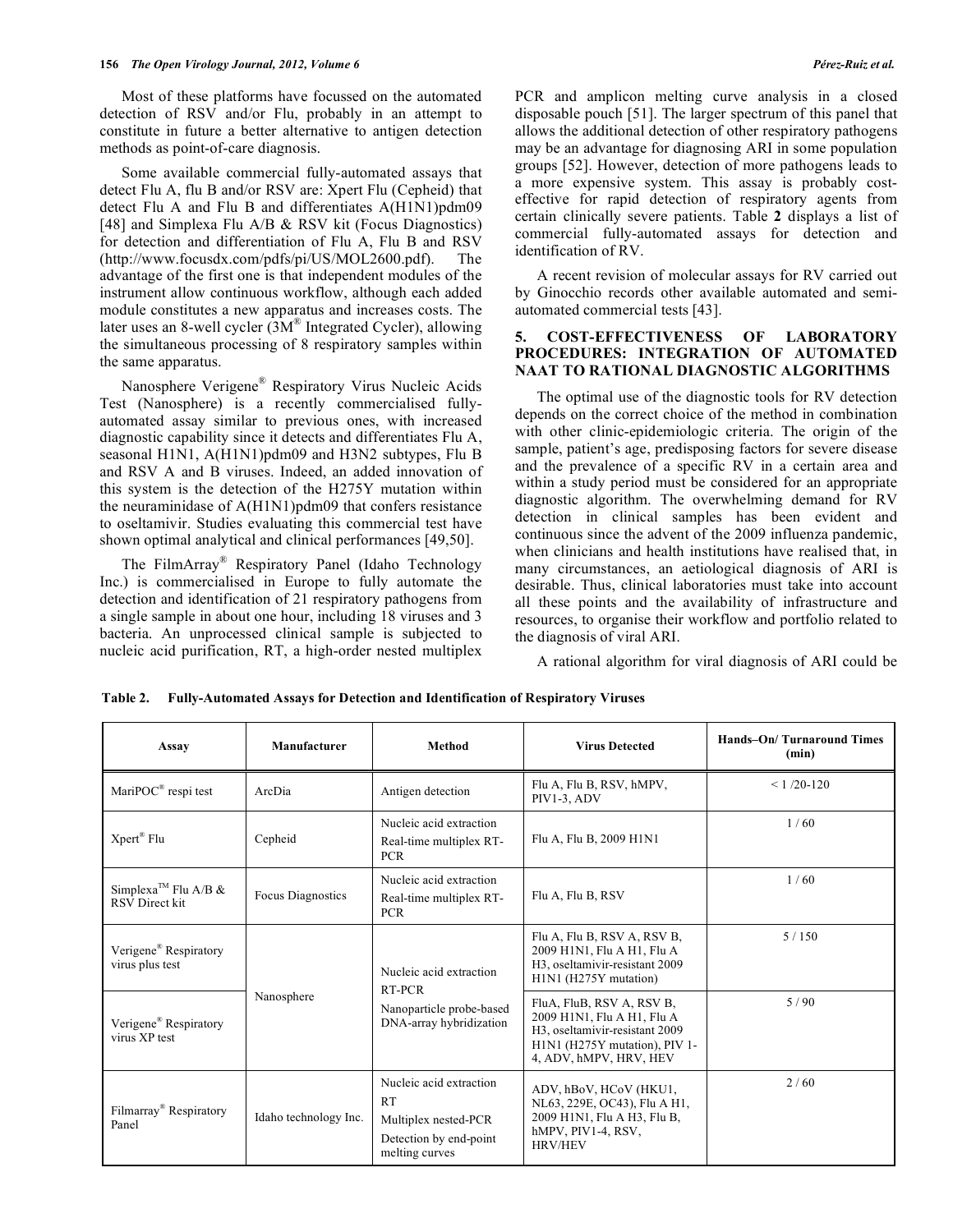divided in four levels of increasing use of diagnostic tools depending on the type of patient [53].

 Overall, viral diagnosis in **outpatients** with mild ARI is not probably cost-effective, and should not be routinely performed, except for studies from surveillance programs or of epidemiological interest.

 Antigen detection methods for RSV and/or Flu may be enough for patients attended at **emergency units** that do not fulfil severity clinical criteria for hospitalisation. Some individuals should constitute an exception of this protocol as pregnant women, patients with severe underlying conditions and other special situations (immunosupression, obesity, residents in chronic-care facilities, etc) for which a more extended aetiological study and/or the use of NAAT for the most prevalent RV is encouraging [54-57].

 Accurate and timely diagnosis of viral ARI has additional benefits as preventing unnecessary use of antibiotics, thus, decreasing the overall costs of treatments and minimizing the selection of resistant organisms. Moreover, specific antiviral therapy is recommended for treating certain risk groups with Flu and RSV infection. Neuraminidase inhibitors are recommended in patients with suspected or confirmed Flu who require hospitalisation and/or in high-risk groups. Early treatment with neuraminidase inhibitors has demonstrated to decrease the risk of complications, to reduce the duration of the disease and to improve outcome [54]. Ribavirin is approved for the treatment of hospitalised infants, young children and immunocompromised adults with severe lower respiratory tract infections due to RSV, despite the limited evidence of benefit [58,59]. New automated assays may improve point-of-care diagnosis of RV since they include a wider range of pathogens within the same kit. In future, automated NAAT may be the alternative of antigen detection methods if costs become comparable and a reduction of turnaround time is achieved.

 Samples from patients requiring **hospitalisation** with negative RSV or Flu antigen results should be subjected to extended virological study that includes viral culture assays and/or NAAT targeted at more or less RV depending on the severity of the disease and the need for a rapid result. With this premise, NAAT for detection of RSV and Flu (at the type and subtype level) in patients with less severe ARI, that do not require admission at intensive care units (ICU), should be carried out first of all. Otherwise, other molecular multiplexed methods of low complexity could be performed in certain patients that included hMPV, HRV and PIV detection, depending on patient's age and/or the existence of underlying diseases. More complex NAAT that detect other less frequent RV should be reserved to certain situations such as more severe cases (**ICU patients**) in which previous NAAT for the most prevalent viruses have yielded negative results [60-62]. At this level, automated and semi-automated NAAT may provide higher throughput than in-house protocols.

 In the future, the feasibility of introducing fullyautomated NAAT in a wider range of health institutions can constitute an improvement in viral diagnosis of ARI. Basic and first-level hospitals may provide, as well, with an efficient point-of-care assay to ensure the appropriate management of their in-patients.

# **6. CONCLUSIONS**

 Automation in the field of clinical virology for diagnosis of ARI relies on molecular assays. New approaches have yielded point-of-care methods, optimal for a rapid detection of several RV.

 Cost-effective laboratory methods must take into account the benefits of aetiological diagnosis depending on technical characteristics of the assays, on the availability of the appropriate resources and on clinic-epidemiologic criteria. Automated NAAT are expensive but probably the most costeffective tools for severely ill hospitalised patients. Many automated commercial assays require their own instrument; thus, each laboratory should make its forecast for future to provide with the most feasible automation strategies. Since no expertise is required to carry out automated molecular assays, extended aetiological diagnosis of ARI can be achieved if first-level hospitals implement these techniques in their portfolio.

## **CONFLICT OF INTEREST**

 The authors declare that they have no competing interests.

#### **ACKNOWLEDGEMENTS**

Declared none.

## **REFERENCES**

- [1] Hall MJ, DeFrances CJ, Williams SN, Golosinskiy A, Schwartzman A. National Hospital Discharge Survey: 2007 summary. Natl Health Stat Report 2010; 29: 1-20, 24.
- [2] Hsiao C-J, Cherry DK, Beatty PC, Rechtsteiner, E. National ambulatory medical care survey: 2007 summary. Natl Health Stat Report 2010; 27: 1-32.
- [3] Hing E, Hall MJ, Ashman JJ, Xu J. National hospital ambulatory medical care survey: 2007 outpatient department summary. Natl Health Stat Report 2010; 28: 1-32.
- [4] Niska R, Bhuiya F, Xu J. National hospital ambulatory medical care survey: 2007 emergency department summary. Natl Health Stat Report 2010; 26: 1-31.
- [5] Henderson FW, Clyde WA Jr, Collier AM, *et al*. The etiologic and epidemiologic spectrum of bronchiolitis in pediatric practice. J Pediatr 1979; 95: 183-90.
- [6] Yun BY, Kim MR, Park JY, Choi EH, Lee HJ, Yun CK. Viral etiology and epidemiology of acute lower respiratory tract infections in Korean children. Pediatr Infect Dis J 1995; 14: 1054- 9.
- [7] Jennings LC, Anderson TP, Beynon KA, *et al*. Incidence and characteristics of viral community-acquired pneumonia in adults. Thorax 2008; 63: 42-8.
- [8] Dimopoulos G, Lerikou M, Tsiodras S, *et al*. Viral epidemiology of acute exacerbations of chronic obstructive pulmonary disease. Pulmonary Pharmacol Ther 2012; 25: 12-8.
- [9] Atmar RL, Piedra PA, Patel SM, Greenberg SB, Couch RB, Glezen WP. Picornavirus, the most common respiratory virus causing infection among patients of all ages hospitalized with acute respiratory illness. J Clin Microbiol 2012; 50: 506-8.
- [10] Van den Hoogen BG, Osterhaus DM, Fouchier RA. Clinical impact and diagnosis of human metapneumovirus infection. Pediatr Infect Dis J 2004; 23: S25-32.
- [11] Ksiazek TG, Erdman D, Goldsmith CS, *et al*. A novel coronavirus associated with severe acute respiratory syndrome. N Engl J Med 2003; 348: 1953-66.
- [12] Van der Hoek L, Pyrc K, Jebbink MF, *et al*. Identification of a new human coronavirus. Nat Med 2004; 10: 368-73.
- [13] Woo PC, Lau SK, Huang Y, Tsoi HW, Chan KH, Yuen KY. Phylogenetic and recombination analysis of coronavirus HKU1, a novel coronavirus from patients with pneumonia. Arch Virol 2005; 150: 2299-311.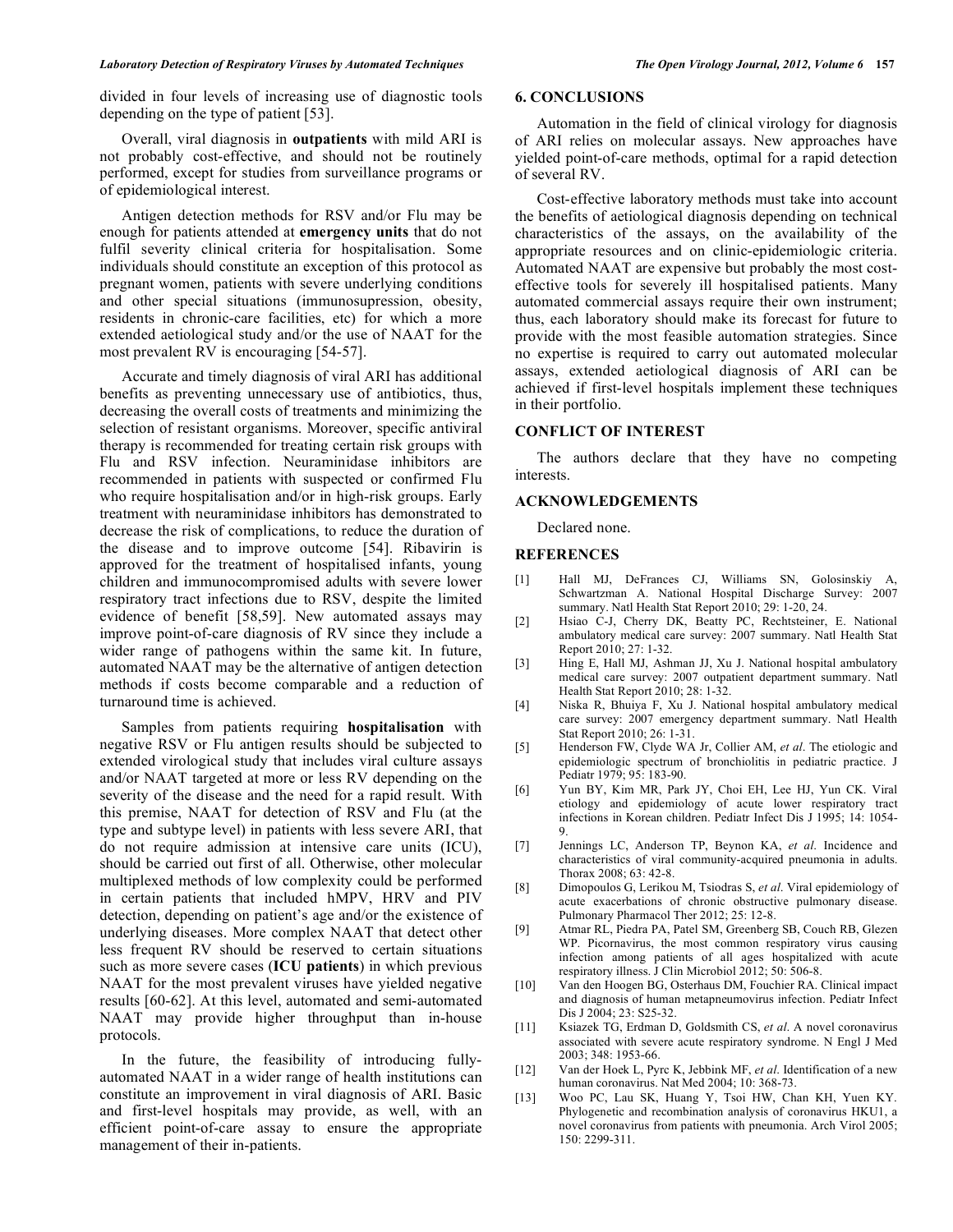- [14] Allander T, Tammi MT, Eriksson M, Bjerkner A, Tiveljung-Lindell A, Andersson B. Cloning of a human parvovirus by molecular screening of respiratory tract samples. Proc Natl Acad Sci USA 2005; 102: 12891-6.
- [15] Monto AS. Epidemiology of viral respiratory infections. Am J Med. 2002; 112 (Suppl 6A): 4S-12S.
- [16] Navarro-Marí JM, Perez-Ruiz M. Virus respiratorios: viejos y nuevos virus. Revisión de métodos diagnósticos. Enferm Infecc Microbiol Clin 2007; 25 (Suppl 3): 60-5.
- [17] Loeffelholz M, Chonmaitree T. Advances in diagnosis of respiratory virus infections. Int J Microbiol 2010; 2010: 126049.
- [18] Mahony JB. Detection of respiratory viruses by molecular methods. Clin Microbiol Rev 2008; 21: 716-47.
- [19] Navarro-Marí JM, Sanbonmatsu-Gámez S, Pérez-Ruiz M, De La Rosa-Fraile M. Rapid detection of respiratory viruses by shell vial assay using simultaneous cultura of HEp-2, LLC-MK2, and MDCK cells in a single vial. J Clin Microbiol 1999; 37: 2346-7.
- [20] Dunn JJ, Woolstenhulme RD, Langer J, Carroll KC. Sensitivity of respiratory virus culture when screening with R-mix fresh cells. J Clin Microbiol 2004; 42: 79-82.
- [21] Weinberg A, Brewster L, Clark J, Simoes E, ARIVAC consortium. Evaluation of R-Mix shell vials for the diagnosis of viral respiratory tract infections. J Clin Virol 2004; 30: 100-5.
- [22] Pérez-Ruiz M, Yeste R, Ruiz-Pérez MJ, Ruiz-Bravo A, de la Rosa-Fraile M, Navarro-Marí JM. Testing of diagnostic methods for detection of influenza virus for optimal performance in the context of an influenza surveillance network. J Clin Microbiol 2007; 45: 3109-10.
- [23] Centers for Disease Control and Prevention. Evaluation of rapid Influenza diagnostic tests for detection of Novel Influenza A (H1N1) Virus — United States, 2009. MMWR 2009; 58: 826-9.
- [24] Utokaparch S, Marchant D, Gosselink JV, *et al*. The relationship between respiratory viral loads and diagnosis in children presenting to a pediatric hospital emergency department. Pediatr Infect Dis J 2011; 30: e18-23.
- [25] Lieberman D, Lieberman D, Shimoni A, Keren-Naus A, Steinberg R, Shemer-Avni Y. Identification of respiratory viruses in adults: nasopharyngeal versus oropharyngeal sampling. J Clin Microbiol 2009; 47: 3439-43.
- [26] Koskinen JO, Vainionpää R, Meltola NJ, Soukka J, Hänninen PE, Soini AE. Rapid method for detection of influenza a and B virus antigens by use of a two-photon excitation assay technique and drychemistry reagents. J Clin Microbiol 2007; 45: 3581-8.
- [27] Koskinen JO, Vainionpää R, Soini AE. Novel multianalyte pointof-care test for pathogen-specific diagnosing of respiratory infections. Clin Microbiol Infect 2009; 15 (Suppl S4): S556.
- [28] Toivola H, Koskinen JM, Lappalainen M, Ruonamo R, Antikainen P, Koskinen JO. Performance evaluation of multianalyte mariPOC® respiratory infection test for adenovirus types 1–8, 14, 19 and 21. Clin Microbiol Infect 2012; 18 (Suppl S3): 787-8.
- [29] Cilla G, Oñate E, Perez-Yarza EG, Montes M, Vicente D, Perez-Trallero E. Viruses in community-acquired pneumonia in children aged less than 3 years old: High rate of viral coinfection. J Med Virol 2008; 80: 1843-9.
- [30] Mansbach JM, Piedra PA, Teach SJ, *et al*. Prospective multicenter study of viral etiology and hospital length of stay in children with severe bronchiolitis. Arch Pediatr Adolesc Med 2012; 166(8): 700- 6.
- [31] Wilson D, Yen-Lieberman B, Reischl U, Warshawsky I, Procop GW. Comparison of five methods for extraction of Legionella pneumophila from respiratory specimens. J Clin Microbiol 2004; 42: 5913-6.
- [32] Chan KH, Yam WC, Pang CM, *et al*. Comparison of the NucliSens easyMAG and Qiagen BioRobot 9604 nucleic acid extraction systems for detection of RNA and DNA respiratory viruses in nasopharyngeal aspirate samples. J Clin Microbiol 2008; 46: 2195- 9.
- [33] Lee AV, Atkinson C, Manuel RJ, Clark DA. Comparative evaluation of the QIAGEN QIAsymphony® SP system and bioMérieux NucliSens easyMAG automated extraction platforms in a clinical virology laboratory. J Clin Virol 2011; 52: 339-43.
- [34] Yang G, Erdman DE, Kodani M, Kools J, Bowen MD, Fields BS. Comparison of commercial systems for extraction of nucleic acids from DNA/RNA respiratory pathogens. J Virol Methods 2011; 171: 195-9.
- [35] Mackay IM. Real-time PCR in the microbiology laboratory. Clin Microbiol Infect 2004; 10: 190-212.
- [36] Gunson RN, Collins TC, Carman WF. Practical experience of high throughput real time PCR in the routine diagnostic virology setting. J Clin Virol 2006; 35: 355-67.
- [37] Gunson RN, Collins TC, Carman WF. Real-time RT-PCR detection of 12 respiratory viral infections in four triplex reactions. J Clin Virol 2005; 33: 341-4.
- [38] Mahony JB, Petrich A, Smieja M. Molecular diagnosis of respiratory virus infections. Crit Rev Clin Lab Sci 2011; 48: 217- 49.
- [39] Wu W, Tang YW. Emerging molecular assays for detection and characterization of respiratory viruses. Clin Lab Med 2009; 29: 673-93.
- [40] Krunic N, Yager TD, Himsworth D, Merante F, Yaghoubian S, Janeczko R. xTAG RVP assay: analytical and clinical performance. J Clin Virol 2007; 40 (Suppl 1): S39-46.
- [41] Pérez-Ruiz M, Pedrosa-Corral I, Sanbonmatsu-Gámez S, Rodríguez-Granger J, Navarro-Marí JM. Preliminary evaluation of the new version of Luminex® Respiratory Viral Panel (xTAG® RVP Fast v2). 15th Annual Meeting of the European Society for Clinical Virology, 4-7 September, Madrid 2012. p. 105.
- [42] Ritzi-Lehnert M, Himmelreich R, Attig H, *et al*. On-chip analysis of respiratory viruses from nasopharyngeal samples. Biomed Microdevices 2011; 13: 819-27.
- [43] Ginocchio CC. Strengths and weaknesses of FDAapproved/cleared diagnostic devices for the molecular detection of respiratory pathogens. Clin Infect Dis 2011; 52 (Suppl 4): S312-25.
- [44] Balada-Llasat JM, LaRue H, Kelly C, Rigali L, Pancholi P. Evaluation of commercial ResPlex II v2.0, MultiCode-PLx, and xTAG respiratory viral panels for the diagnosis of respiratory viral infections in adults. J Clin Virol 2011; 50: 42-5.
- [45] Reijans M, Dingemans G, Klaassen CH, *et al*. RespiFinder: a new multiparameter test to differentially identify fifteen respiratory viruses. J Clin Microbiol 2008; 46: 1232-40.
- [46] Kim SR, Ki CS, Lee NY. Rapid detection and identification of 12 respiratory viruses using a dual priming oligonucleotide systembased multiplex PCR assay. J Virol Methods 2009; 156: 111-6.
- [47] Verheyen J, Kaiser R, Bozic M, Timmen-Wego M, Maier BK, Kessler HH. Extraction of viral nucleic acids: Comparison of five automated nucleic acid extraction platforms. J Clin Virol 2012; 54: 255-9.
- [48] Novak-Weekley SM, Marlowe EM, Poulter M, *et al*. Evaluation of the Cepheid Xpert Flu Assay for rapid identification and differentiation of influenza A, influenza A 2009 H1N1, and influenza B viruses. J Clin Microbiol 2012; 50: 1704-10.
- [49] Buchan B, Anderson N, Jannetto P, Ledeboer N. Simultaneous detection of influenza A and its subtypes (H1, H3, 2009 H1N1), influenza B, and RSV A and B in respiratory specimens on an automated, random access, molecular platform. Clin Microbiol Infect 2011; 17 (Suppl S4): S3.
- [50] Pedrosa-Corral I, Sanbonmatsu-Gámez S, Cuadros Moronta E, Pérez-Ruiz M, Navarro-Marí JM. Evaluación de una nueva plataforma de nanotecnología para detección de gripe y virus respiratorio sincitial (VRS). Enferm Infecc Microbiol Clin 2012; 30. Abstract 731. DOI: http: //www.seimc.org/congresos/seimc-EIMC-2012.pdf.
- [51] Poritz MA, Blaschke AJ, Byington CL, *et al*. FilmArray, an automated nested multiplex PCR system for multi-pathogen detection: development and application to respiratory tract infection. PLoS One 2011; 6: e26047.
- [52] Loeffelholz MJ, Pong DL, Pyles RB, *et al*. Comparison of the FilmArray Respiratory Panel and Prodesse real-time PCR assays for detection of respiratory pathogens. J Clin Microbiol 2011; 49: 4083-8.
- [53] Navarro-Marí JM, Pérez-Ruiz M, Galán JC, *et al*. Circulation of other respiratory viruses and viral co-infection during the 2009 pandemic influenza. Enferm Infecc Microbiol Clin. 2012; 30(Supl 4): 25-31.
- [54] Fiore AE, Fry A, Shay D, Gubareva L, Bresee JS, Uyeki TM; Centers for Disease Control and Prevention (CDC). Antiviral agents for the treatment and chemoprophylaxis of influenza. Recommendations of the Advisory Committee on Immunization Practices (ACIP). MMWR Recomm Rep 2011; 60: 1-24.
- [55] Kraft CS, Jacob JT, Sears MH, Burd EM, Caliendo AM, Lyon GM. Severity of human rhinovirus infection in immunocompromised